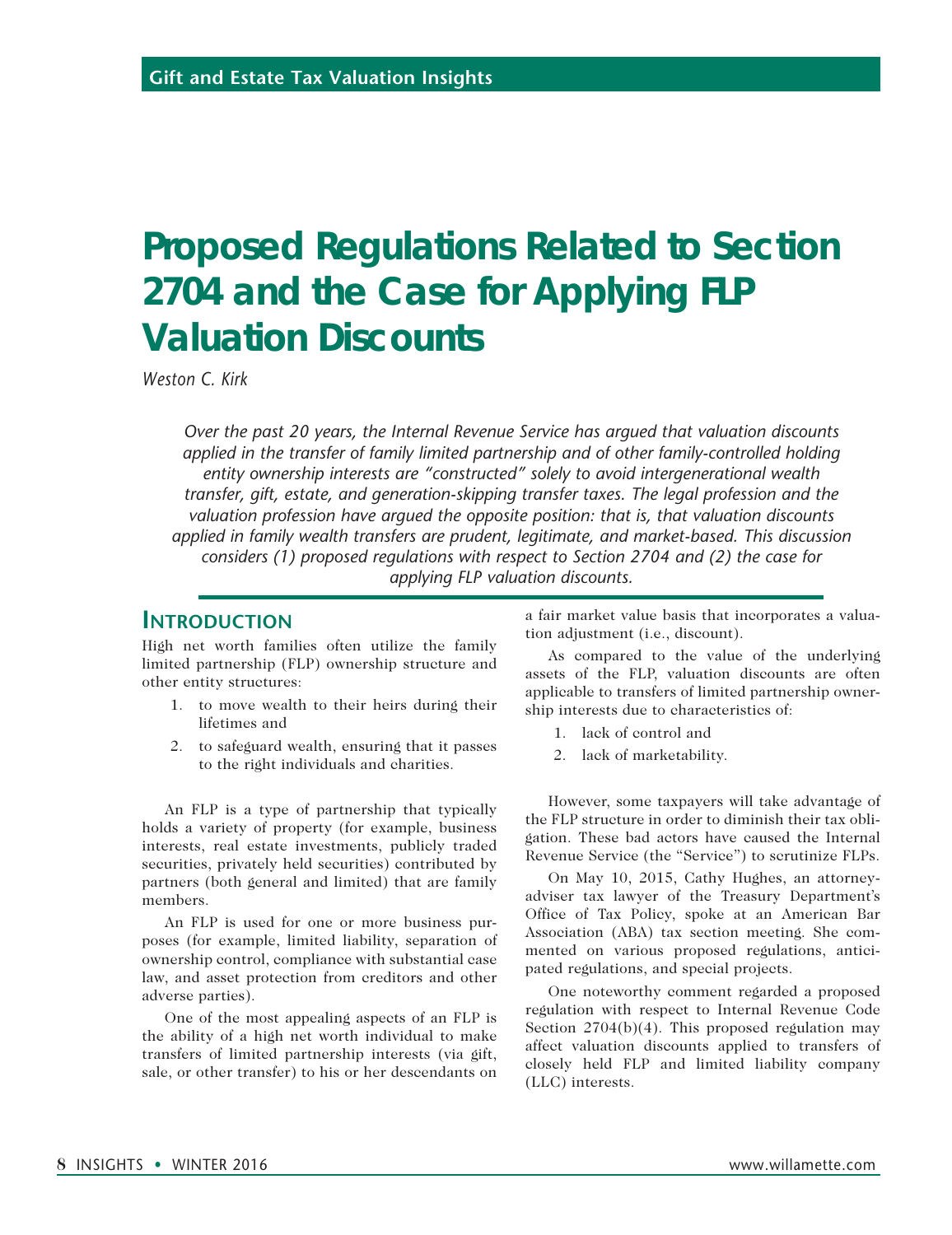## **The Proposed Regulations**

Ms. Hughes indicated that the tax and estate planning professions could look to the Obama Administration's prior budget proposals on valuation discounts for clues to what the proposed regulations may provide. In particular, Ms. Hughes indicated that the proposed Section 2704 regulations might be released by mid-September.

However, on September 18, 2015, at an ABA Tax/Real Property, Trust, and Estate Law meeting, Ms. Hughes stated that the Service was "getting closer" but cannot predict when the proposed regulations would be provided. Leslie Finlow, a Service senior technician reviewer, at the AICPA fall tax division meeting on November 4, 2015, noted that guidance of regulations would be submitted "very soon."

Ms. Hughes also said, "We're not looking at the Greenbooks or anything President Obama said four years ago . . . We're looking at the statute, and the statute as it looks now is what you will see at the conclusion."1

Some of this delay is probably due to letters sent by some estate planners to the Service. For example, Richard L. Dees, an attorney with McDermott Will & Emery in Chicago, provided a 29-page letter to the Treasury Assistant Secretary of Tax Policy and the Internal Revenue Service Commissioner detailing why implementing the legislative proposals by regulation "would be invalid as contrary to origin, purpose and scope of the current statute."2

However, the threat of these regulations to estate planners still exists. The ideal goal from the Service's perspective would be to eliminate intrafamily transfer valuation adjustments, which may represent a 25 to 45 percent discount from the net asset value of the effective underlying assets transferred.

Such proposed regulations seem overreaching and unsupportable when one contemplates the various scenarios under which these regulations would apply. Further, the proposed regulations guidance detracts from the market evidence exhibited for similar investment interests.

The goal of eliminating the apparent abuse of FLP valuation adjustments is easily negated by publicly and privately disclosed transactions of similar interests.

This discussion addresses the background of Section 2704, the to-be-proposed regulations, and the case for applying valuation adjustments for FLPs and other privately held, family-controlled entities.

# **Background of Section 2704**

In 1990, Congress enacted Chapter 14 of the Internal Revenue Code, particularly Sections 2703 and 2704, to prevent the perceived abuses of the tax system. Chapter 14 was enacted to provide a set of rules for estate and gift tax compliance purposes for valuing transfers of equity interests in corporations or partnerships to a member of the transferor's family.

Specifically, Chapter 14 outlines "applicable restrictions" that are appropriate and specifies when such restrictions are disregarded in determining the transferred interest value.

Of the four sections within Chapter 14 (Sections 2701 to 2704), only Section 2702 does not have application to FLPs.

The application of Section 2701, Special Valuation Rules in Case of Transfer of Certain Interests in Corporations or Partnerships; Section 2703, Certain Rights and Restrictions Disregarded; and Section 2704, Treatment of Certain Lapsing Rights and Restrictions, in the context of transfers of equity interests in FLPs, are generally discussed below:

- The sections apply to all transfer restrictions in the partnership agreement.
- $\blacksquare$  The sections are designed to prevent the use of buy-sell provisions, options, calls, puts, or other transfer restrictions to distort the value of the assets for transfer tax purposes.
- $\blacksquare$  The sections provide a safe harbor for transfer restrictions, if restrictions:
	- l are a bona fide business arrangement,
	- are not a device to transfer property to family members for less than full and adequate consideration, and
	- are comparable to similar arrangements entered into in an arm's-length transaction.

It is important in the design of the FLP to use state partnership law restrictions on transfer of partnership control (i.e., assignee rights).

Other restrictions on transfer or use of ownership interests should be structured to be consistent with third-party arrangements (i.e., right of first refusal, limitation to hypothecate, etc.).

Section 2704(b), which deals with restrictions affecting the ability of a partnership or corporation to liquidate, is likely to be the focal point of the tobe-proposed regulations.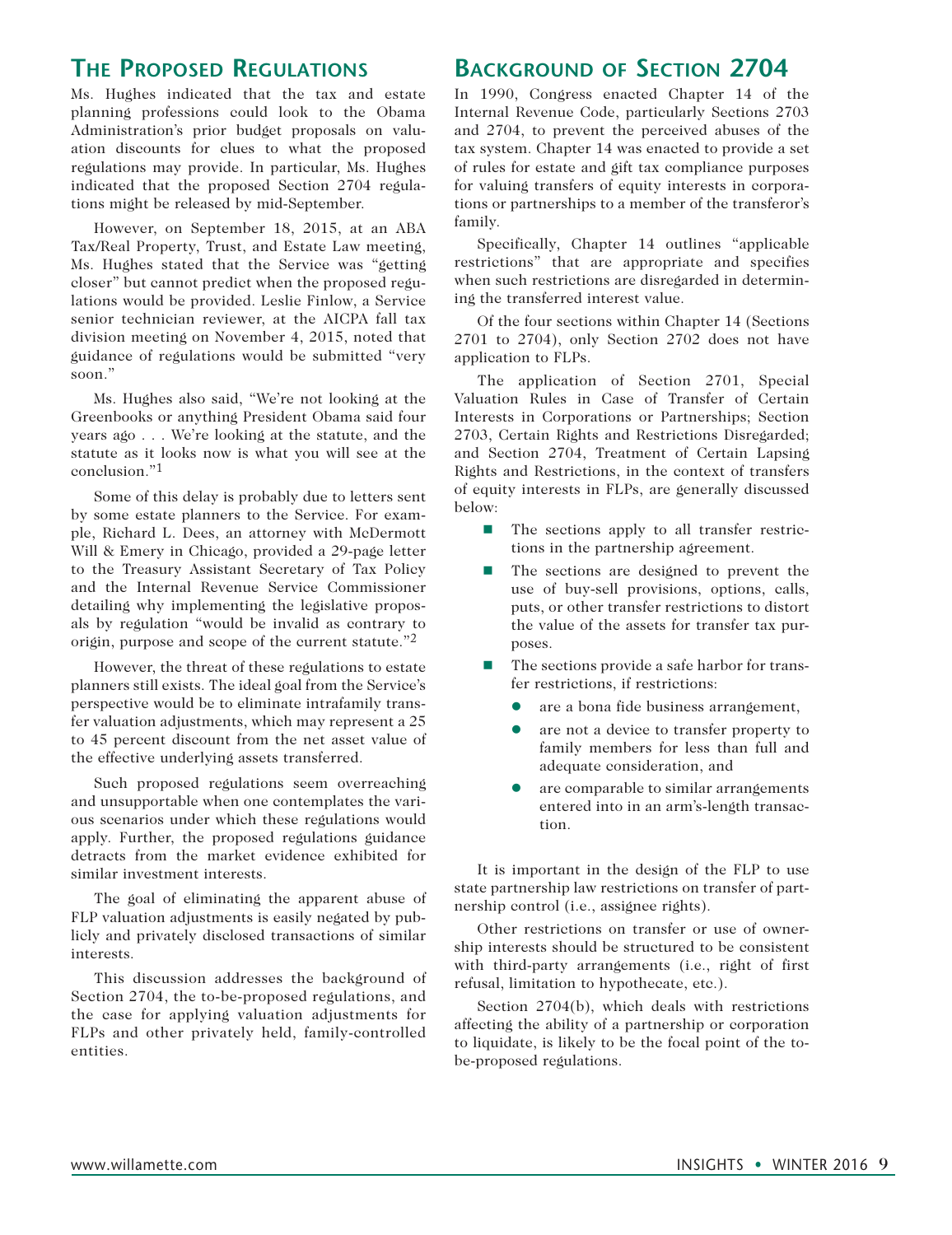This section states that if there is a transfer of an interest in a corporation or partnership to a member of the transferor's family, and immediately before the transfer the transferor and his family have control of the entity, any "applicable restrictions" are disregarded when determining the value of the transferred interest [Section 2704(a)].

An "applicable restriction" is defined to be a restriction that limits the ability of the partnership to liquidate, and such restriction either lapses after a transfer or the transferor and members of his/her family, alone or collectively, have the right to remove the restriction [Treasury Regulations Section 25.2704-2(b)].

A restriction is not an "applicable restriction" if it is not more restrictive than the limitations under state law [Treasury Regulations Section 25.2704-  $2(b)$ ].

Restrictions imposed on the partnership as part of financing or equity participation with an unrelated party are not an applicable restriction for purposes of Section 2704 [Treasury Regulations Section  $25.2704 - 2(b)$ ].<sup>3</sup>

Section 2703(b) provides that Section 2703(a) will not apply to any option, agreement, right, or restriction that:

- 1. is a bona fide business arrangement,
- 2. is not a device to transfer the property for less than full and adequate value to family members, and
- 3. has terms comparable to similar arrangements entered into by persons in arm'slength transactions.

Therefore, if the restriction satisfies the requirements of Section 2703(b), the restriction is considered in the determination of the value of the partnership interest.4

Therefore, from a planning perspective, one factor in obtaining valuation discounts in an FLP transfer is to rely on state law restrictions on liquidation and voting rights in the particular state in which you choose to form the FLP.

Section 2704(b) ignores certain "applicable restrictions" on liquidation (which normally would justify a value discounted for lack of control and/or lack of marketability) in valuing family-controlled entity interests that are transferred to other family members.

## **Relevant Judicial Decisions**

Judicial decisions and state statutes have limited the applicability of Section 2704(b) in many cases by recharacterizing restrictions so that they no longer fall within the definition of an "applicable restriction."5

In a 2001 Field Service Advice (FSA 200143004), which discusses Sections 2703 and 2704, the Services' Office of Chief Counsel explains how the Service may deploy the provisions in a gift tax matter.6

This FSA addressed seven concerns the Service has with regard to family entity transfers. Many of these concerns address case-specific factors. The Service has previously lost in Tax Court on most of the issues it advocates for in the FSA. Nevertheless, the FSA addresses areas that the Service would argue against, such as disregarding the entity as a non-bona-fide business and issues related to gifts on formation of the entity.

An FSA offers guidance furnished by the Office of Chief Counsel upon the request of a Service director or an area director. The FSA is prepared in response to the technical or procedural questions that develop during a proceeding.

A request for an FSA generally stems from an examination of a taxpayer's return, a consideration of a taxpayer's claim for a refund or credit, or any other matter involving a specific taxpayer under the jurisdiction of the territory manager or the area director.<sup>7</sup>

Many of the historical disputes regarding the interpretation of Section 2704 have been argued by use of compliance with Section 2036, which regards an exemption due to a bona fide sale for full consideration. *Bongard*8 set the base with its "legitimate and significant non-tax reason" test. Subsequent opinions have made a slight modification.

In *Rector*,<sup>9</sup> Judge Laro articulated the test as a "legitimate and significant nontax BUSINESS reason."

In *Rosen*,10 Judge Laro stated that the "reason was an important one that actually motivated the formation of that partnership from a business point of view."

In *Bigelow*,<sup>11</sup> the judicial conclusion referred to "any legitimate, significant non-tax-related business purpose based on objective criteria."12

However, the Service still sees a fair amount of noncompliance with FLP transfers, particularly with respect to proper business documentation with valuations and compliance with Section 2036 and Section 2704.

The Service perceives this as a large loss of revenue resulting from abuses with FLPs, indicating high taxpayer noncompliance.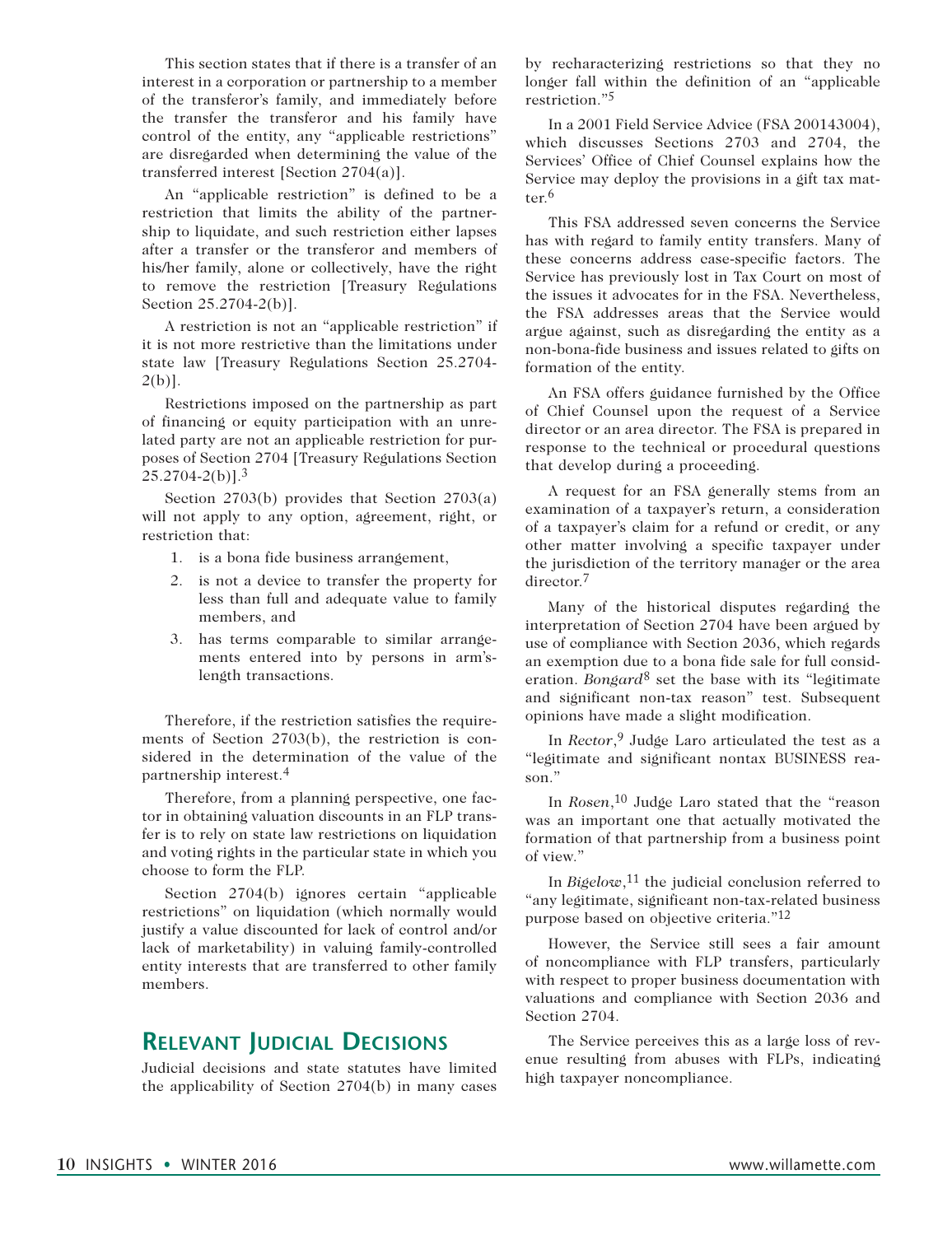# **Potential Restrictions to Be Set Forth in the Proposed Regulations**

Treasury regulations are usually effective on the date that the final regulations are issued. Several years typically separate the time regulations are proposed from the time regulations are finalized. In very limited situations, the proposed regulations provide that they will become effective when finalized retroactive to the date of the proposed regulations.

Section 2704 was initially enacted to limit the use of valuation discounts in connection with gifts of family entity interests. The concern was that taxpayers were imposing restrictions on a transferred interest that artificially reduced the value of the gift tax obligation, even though the economic value of the transferred property to the recipients was not similarly affected.

However, Section  $2704(b)(4)$  does state that "[t] he Secretary may by regulations provide that other restrictions shall be disregarded in determining the value of the transfer of any interest in a corporation or partnership to a member of the transferor's family if such restriction has the effect of reducing the value of the transferred interest for purposes of this subtitle but does not ultimately reduce the value of such interest to the transferee."

Although most tax professionals believe the Service does not have the authority to ignore control and marketability considerations without legislative approval by Congress, the language provides some broad interpretation for the rumored to-beproposed regulations to stand ground.

Many practitioners believe that, if enacted, an amendment to Section 2704 would ultimately be overruled by the Tax Court, in a manner consistent with *Kerr v. Commissioner* in 1999.

In that case, the Service argued that the term "applicable restriction" in Section 2704(b) includes any restriction that limits the ability of a partner/ member to liquidate its interest in the FLP/LLC that is more restrictive than state law. The Tax Court rejected the Service's interpretation.13

Another issue with these Section 2704 to-beproposed regulations relates to compliance with the precedent Tax Court cases involving gift and estate tax issues. The standard of value used in gift and estate tax analysis is *fair market value*, as this term is used in the regulations under the Internal Revenue Code.

Fair market value is defined as the price at which the subject property would change hands between a hypothetical willing buyer and a willing seller, with



both having reasonable knowledge of all relevant facts, and neither party being under any compulsion to buy or sell.

Fair market value also assumes that the price is paid all in cash or its economic equivalent at closing. The factors surrounding the determination of fair market value are discussed more fully in Revenue Ruling 59-60, as amended and amplified by subsequent revenue rulings and interpreted by the courts.

A deviation from this standard of value would, more likely than not, need to be drafted in any proposed regulation.

These two conflicting areas are likely delaying the Service from issuing any proposals in this area.

On May 10, 2015, Ms. Hughes noted that previous Obama Administration budget proposals could be reviewed for context on how the proposed regulations could be drafted.

The Obama Administration 2010 through 2013 fiscal year (FY) budgets each contained a proposal to restrict or eliminate valuation discounts on transfers of interests in family-controlled entities.14

The proposal was dropped from the FY 2014 through FY 2016 budgets. This is most likely due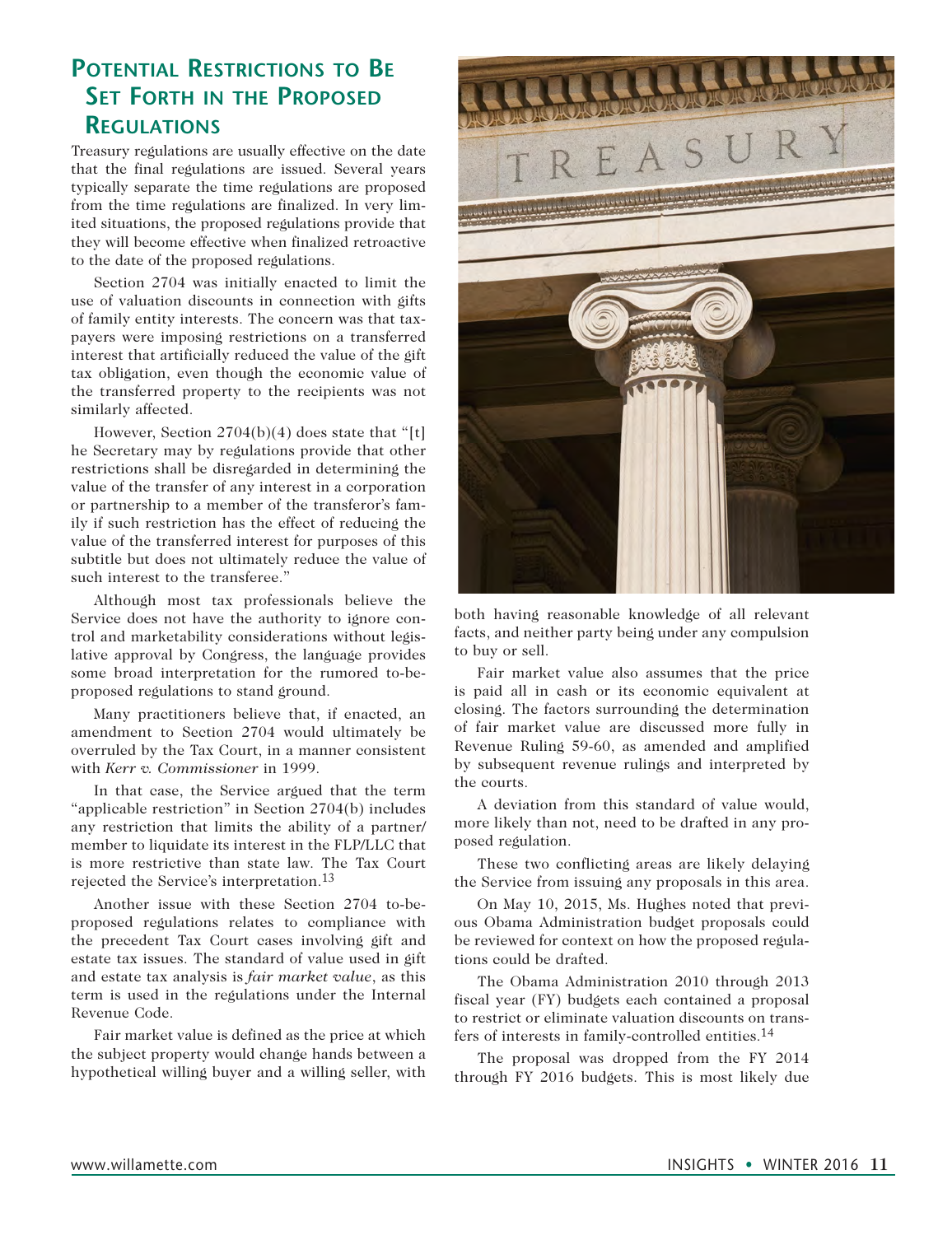to a renewed focus to issue regulations under the existing Section 2704(b)(4) rather than attempt to pass new legislation through an increasingly divided congress.15

The FY 2013 budget proposed creating an additional category of restrictions ("disregarded restrictions") which would be ignored in valuing ownership interests in family-controlled entities transferred to family members if, after the transfer, the restriction would lapse or may be removed by the transferor and/or the transferor's family (including certain charities and nonfamily members).

The transferred ownership interest would instead be valued by substituting certain assumptions (to be specified by the regulations) for the disregarded restrictions.16

The FY 2013 budget proposal provided that such disregarded restrictions would include limitations on a holder's right to liquidate that holder's ownership interest—thus, they would be more restrictive than a standard to be specified by the regulations.

Any limitation on a transferor's ability to be admitted as a full partner or to hold an equity interest in the entity would also be considered a disregarded restriction.17

The FY 2013 budget proposed to grant regulatory authority for various purposes, including the creation of safe harbors under which the governing documents of a family-controlled entity could be drafted to avoid the application of Section 2704. The proposal further included conforming changes relating to the interaction of the proposal with the marital and charitable deductions.18

The Service is understandably disgruntled by some of the valuation reports that it has to review as support for taxpayer's positions in interfamily transactions. The Service sees some of the worst examples of tax abuse in this area.

Many professional firms have expanded in recent years into the valuation services practice area. This has led to novice valuation reports that are not well supported. In order to rectify this apparent abuse within the valuation profession, the Service seemingly would like to do away with valuation discounts within the trust and estate tax arena.

So until any proposed regulations are issued, many estate planners are quickly structuring FLP transactions prior to the imminent proposed regulations. However, these transactions (either by sale or gift) include many additional clauses that limit, to some extent, the effect of any retroactive regulation effects.

These structuring provisions include the following:

- Dollar value transfers. Dollar value transfers are defined transfers (either by sale or gift) on a certain date; wherein, the percentage interest transferred is determined after a valuation is performed.
- n Valuation formula adjustment clause. In case the Service amends the value of the transferred interest, the transaction document will change the percentage of ownership transferred rather than incur an effective gift of ownership.19
- Charitable value allocation clause. In case the Service amends the value of the transferred interest, the transaction document will provide that any determined additional gift amount will be transferred to a defined charity (in which case, the Service will not receive additional tax revenue, if any, upon a change in the value of the interest transferred).

## **The Valuation Analyst's Role**

The valuation analyst plays an important role in meeting compliance standards with familycontrolled FLP interest transfers between family members. Many of the apparent abuses with respect to Section 2704 are a result of poorly structured and poorly supported valuation reports.

The valuation analyst should:

- 1. assist in compliance with properly documenting the taxpayer's position,
- 2. provide experience and expertise in valuing hard to value assets, and
- 3. provide independence with respect to interfamily transfers.

The valuation of an FLP interest should meet requirements of a "qualified appraisal" prepared by a "qualified appraiser" under Section  $170(f)(11)(E)$ (ii).

According to Section 170, a qualified appraisal is one that:

- 1. meets the regulations and guidance prescribed by the Secretary of the Treasury (the "Secretary") and
- 2. is conducted by a qualified appraiser in accordance with generally accepted appraisal standard and any regulations or other guidance prescribed within the section.

The only generally accepted appraisal standard specifically mentioned by the Service is the Uniform Standard of Professional Appraisal Practice, as promulgated by the Appraisal Foundation.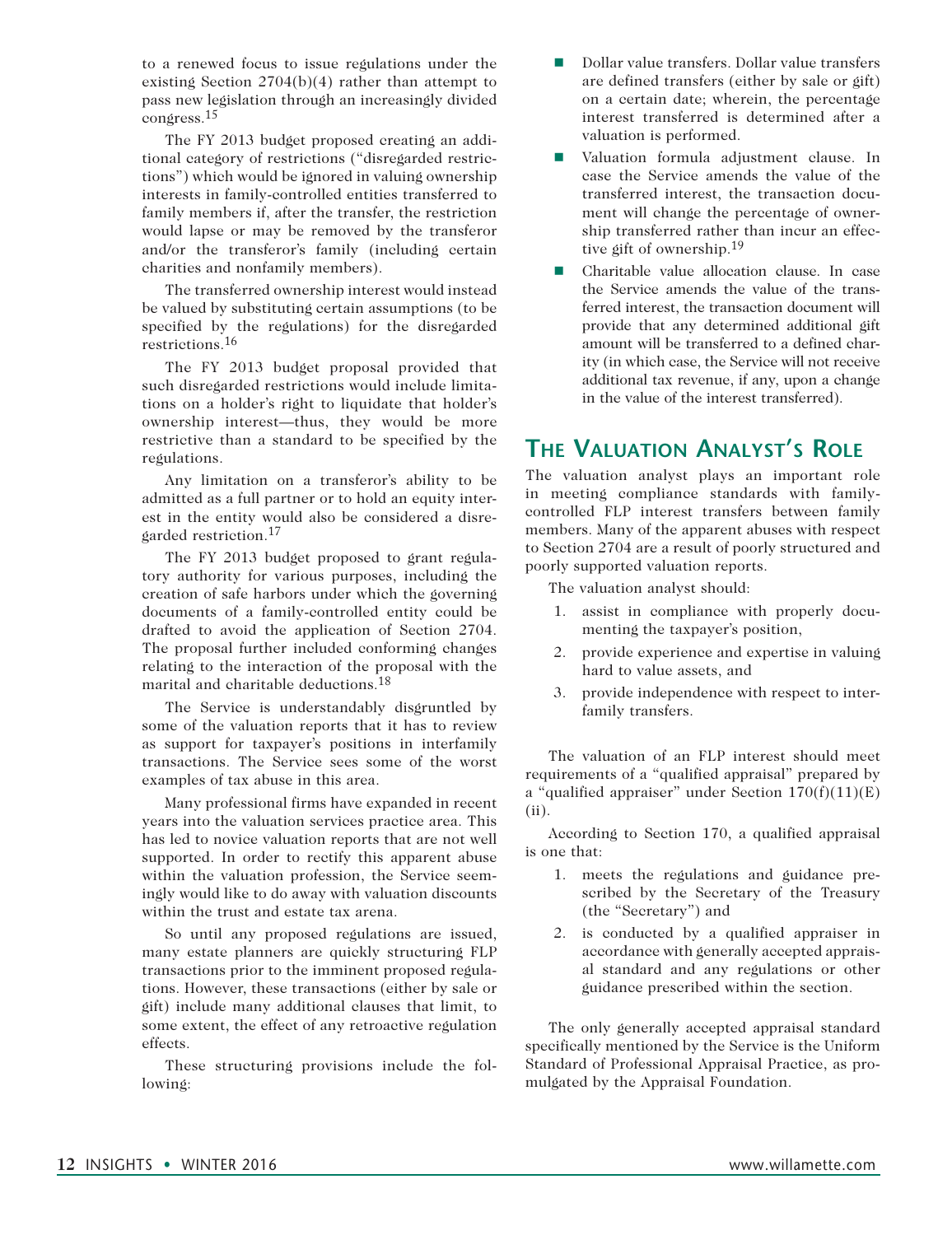According to Section 170, a qualified appraiser is defined as an individual who:

- 1. has earned an appraisal designation from a recognized professional appraiser organization or has otherwise met minimum education and experience requirements set forth in regulations prescribed by the Secretary,
- 2. regularly performs appraisals for which the individual receives compensation, and
- 3. meets such other requirements as may be prescribed by the Secretary in regulations or other guidance.

Valuation analysts should also meet the Service's "adequate disclosure" requirements for taxpayers to begin the statute of limitations as set forth in Treasury Regulations Section 301.6501(c)-1(f)(3).

For charitable contribution purposes, adequate disclosure for valuations is satisfied if the donor submits a valuation of the transferred property that meets the following requirements:

- 1. The appraisal is prepared by an appraiser who satisfies all of the following requirements:
	- a. The appraiser is an individual who holds himself or herself out to the public as an appraiser or performs appraisals on a regular basis.
	- b. Because of the appraiser's qualifications, as described in the appraisal that details the appraiser's background, experience, education, and membership, if any, in professional appraisal associations, the appraiser is qualified to make appraisals of the type of property being valued.
	- c. The appraiser is not the donor or the donee of the property or a member of the family of the donor or donee, as defined in Section 2032A(e)(2), or any person employed by the donor, the donee, or a member of the family of either.
- 2. The appraisal contains all of the following:
	- a. The date of the transfer, the date on which the transferred property was appraised, and the purpose of the appraisal
	- b. A description of the property
	- c. A description of the appraisal process employed
	- d. A description of the assumptions, hypothetical conditions, and any limiting conditions and restrictions on the

transferred property that affect the analyses, opinions, and conclusions

- e. The information considered in determining the appraised value, including in the case of an ownership interest in a business, all financial data that was used in determining the value of the interest that is sufficiently detailed so that another person can replicate the process and arrive at the appraised value
- f. The appraisal procedures followed, and the reasoning that supports the analyses, opinions, and conclusions
- g. The valuation method utilized, the rationale for the valuation method, and the procedure used in determining the fair market value of the asset transferred
- h. The specific basis for the valuation, such as specific comparable sales or transactions, sales of similar interests, asset-based approaches, mergeracquisition transactions, and so on.

In addition to the compliance-related requirements, a valuation analyst and a valuation firm can provide taxpayers with additional support and defense in case the transfer is audited by the Service. Professional valuation firms should defend their work under contrarian review.

Taxpayers who engage professional advisers can mitigate or eliminate underpayment penalties, fines, and drawn-out, expensive audits.

## **Issues with the Proposed Regulations**

There are numerous unintended consequences of the to-be-proposed Section 2704 regulations. Some of the issues that are not considered in these assumed regulations follow:

- 1. The market does not support undiscounted values of limited partnership interests.
- 2. Families do not always get along.

#### **The Market Issue**

When valuing a privately held business interest, valuation analysts often start with an examination of public and private market transactions of securities with the same or a similar set of restrictions.

Often, valuation analysts can identify similar securities that assist in creating a proxy of risk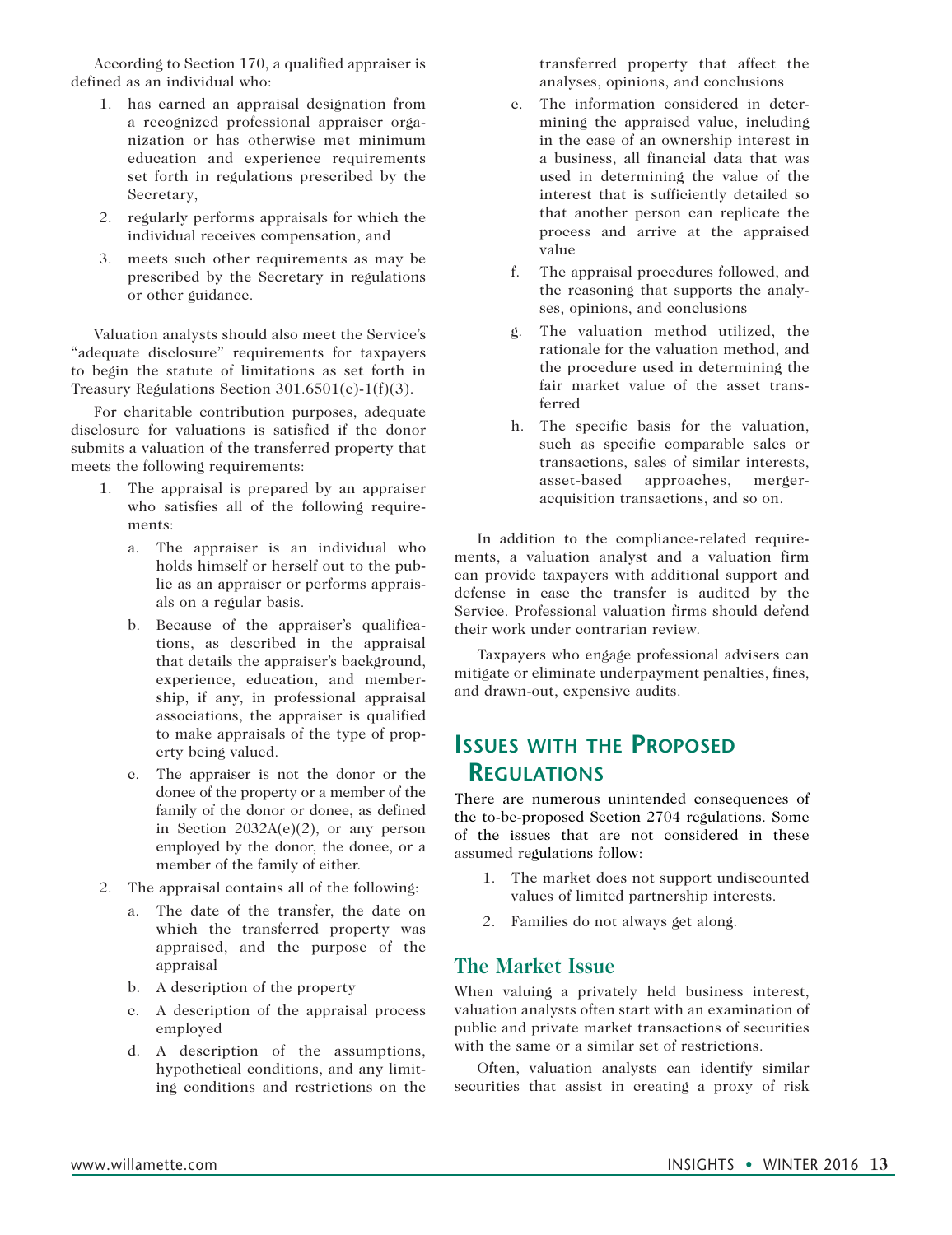attributable to investment concerns that can be grouped into two areas: lack of control risk factors and lack of marketability risk factors.

These risk factors are often represented as a price discount from the net asset value of the underlying assets of the FLP. These price discounts provide the investor a greater level of assurance that their investment will yield a suitable rate of return upon selling.

These price discounts can be jointly supported through a hypothetical scenario test to understand the likely internal rate of return (IRR) of the investment over the investment horizon. Comparable market investments can assist in understanding what is a suitable IRR for a subject investment interest.

FLP investments are typically not attractive investments or especially unique in any manner. For most FLPs, the underlying assets are investments in cash, bonds, marketable securities, privately held securities, real estate, and debt instruments.

Furthermore, from an arm's-length transaction perspective, the transferee cannot look to sell its interest to all buyers and sellers at a price not discounted substantially from the aggregate fair market value of the FLP underlying assets.

Otherwise, the buyer would simply use his or her own capital to buy similar investments (if not the same investments) as the FLP, retaining control of the investments and having the ability to liquidate on his or her own terms.

#### **Lack of Ownership Control Issues**

If the analyst examines publicly traded closedend funds, the majority (95 percent) trade at discounts from their net asset values. Closed-end funds are similar to FLP limited partnership interests. Investors of each lack control of the underlying assets invested by the entity.

The majority of the discount associated with the closed-end fund trading price is due to lack of ownership control; only a small amount of the discount is often associated with lack of liquidity due to low volume of transactions and market participants, which also yields a large spread between bid and ask prices.

Most publicly traded closed-end funds trade at an 8–20 percent price discount due to characteristics of lack of control.

The following list provides examples of some of the more common prerogatives of ownership control in an FLP entity:

- Elect directors and appoint management
- **n** Determine management compensation and perquisites
- $\blacksquare$  Set policy and change the course of business
- $\blacksquare$  Acquire or liquidate assets
- $\blacksquare$  Select people with whom to do business and award contracts
- $\blacksquare$  Make acquisitions
- Liquidate, dissolve, sell out, or recapitalize the partnership
- $\blacksquare$  Sell or acquire partnership
- $\blacksquare$  Register the partnership's interests for public trading
- $\Box$  Declare and pay distributions
- $\blacksquare$  Change the partnership agreement

#### **Lack of Marketability Issues**

In addition to lack of control issues, the lack of marketability of a privately held, family-controlled FLP creates negative characteristics. Most FLP limited partnership interests are discounted between 20 percent and 35 percent for lack of marketability.

This price discount, based on a likely investment time horizon (e.g., 10 years), provides the holder a return (modeled by applying an IRR calculation) commiserate with the risks the investor is taking on in the subject investment.

In *Mandelbaum v. Commissioner*<sup>20</sup> Judge David Laro cited nine specific (but nonexclusive) factors for analysts to consider in developing a discount for lack of marketability (DLOM):

- 1. Financial statement analysis
- 2. Dividend history and policy
- 3. Nature of the company, its history, its position in the industry, and its economic outlook
- 4. The company management
- 5. The amount of control in the transferred shares
- 6. The restrictions on transferability
- 7. The holding period for the stock
- 8. Subject company's redemption policy
- 9. Costs associated with a public offering

*Mandelbaum* is cited frequently in decisions related to the measurement of the DLOM. The *Mandelbaum* factors are intuitive, and they reconcile with empirical studies such as the restricted stock studies and the pre-initial public offering studies.

Analyses of the *Mandelbaum* factors, the empirical studies, the theoretical studies, and other DLOM literature make it clear that many company-specific and security-specific factors affect the magnitude of the DLOM.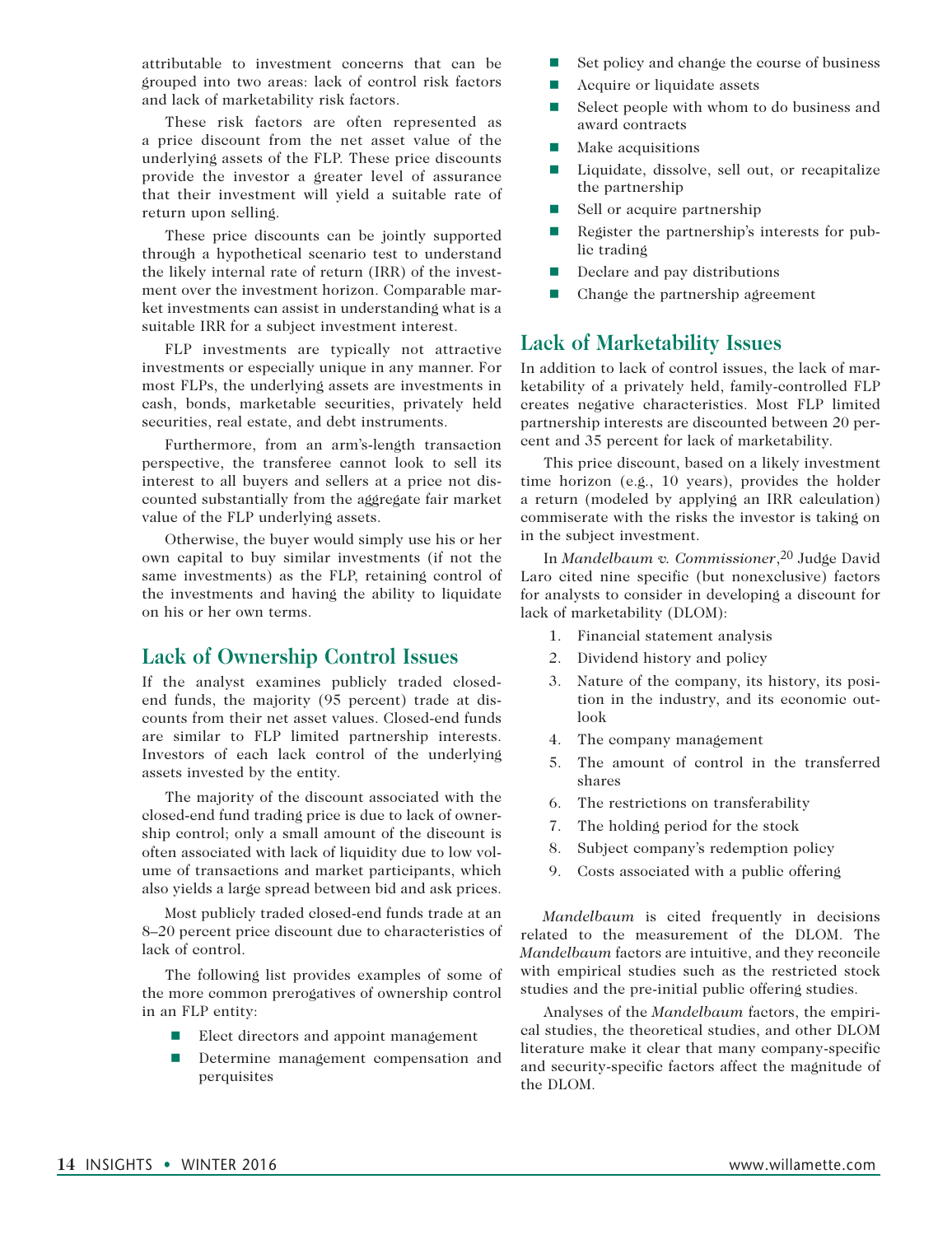These types of factors generally fall into three categories:

- 1. Dividend payments
- 2. Expected holding period
- 3. Subject company risk

Market participants must (and do) consider control and marketability risks with an investment in a limited partnership interest of an FLP. These price discounts typically range from 25 to 45 percent of the net value of equity of the FLP. They are supported by market transactions of like private investments and rates of return iterations often modeled in connection with the valuation of FLP interests.

The consideration of substitution or alternative investments with similar level of risks bear upon the discount required of an investor from the net asset value of a typical FLP entity.

#### **The Family Issue**

No family functions perfectly. Disagreements and divorce also affect high net worth families, and when significant money is involved, disagreements and divorce lead to very expensive and time-consuming litigation. Situations such as siblings fighting over an inheritance, parents trying to instill middle-class values in their children, and ex-wives fighting over alimony often create tumult.

One aspect of an FLP is to assist high net worth families in controlling family wealth generationally, protecting it from creditors, former spouses, publicity, and theft. Often, the senior generation will maintain custodial control of the FLP assets via the powers of being the general partner(s) until their death.

During the parent's life, the most an heir is often benefited by ownership of an FLP limited partnership interest is through the distributions, if any, made by the FLP by action of the general partner(s).

In addition to lack of ownership control, the child (i.e., the limited partner) is often unable to sell its partnership interest, due to either numerous restrictions on transfers or lack of market liquidity as a privately held and risky, unattractive investment interest.

This lack of control and lack of marketability, among others, is one reason why large fortunes typically cause discontent within families. Where at one time there may have been mutually beneficial terms and actions within an FLP structure among family members, things change, and family issues can turn very quickly once cordial actions break down.

For example, in *Pritzker v. Pritzker*, 19-year-old daughter Liesel Pritzker filed a \$6 billion lawsuit against her father Robert Pritzker and 11 older cousins, accusing them of looting her trust funds and those of her 21-yearold brother, Matthew. The action focused unwanted attention on deep divisions tearing apart the once obsessively private family worth an estimated \$15 billion.21

If an FLP structure was initially involved providing some "structured" economic benefit to the daughter by virtue of the general partner (i.e., Robert Pritzker), one can be ensured those economic benefits would quickly evaporate and discontinue.

**"One aspect of an FLP is to assist high net worth families in controlling family wealth generationally, protecting it from creditors, former spouses, publicity, and theft."**

This structuring would leave the limited partner (i.e., Liesel Pritzker) with a noncontrolling, illiquid, and nonmarketable interest that would be taxed as if the limited partner had full rights and use of the asset.

If Ms. Pritzker now wanted to sell her FLP interest, would she expect 100 cents on the dollar? Or, would she expect to receive substantially lower than par value for the risks the buyer (defined in Revenue Ruling 59-60 as a hypothetical (i.e., third-party) buyer) is now assuming for lack of control and lack of marketability?

#### **Conclusion**

Long-standing interpretations of Section 2704 by the Tax Court, market-based transactions of similar investment interests, family dynamics, and business motivations for interfamily transfers support valuation discounts. The speculated Section 2704 to-beproposed regulations will end up causing significant undue hardships on investors in FLPs.

Rather than issuing highly contentious, proposed regulations regarding Section 2704 in order to correct the poor behavior of some taxpayers (and their professional advisers, more importantly), the Service should initially consider releasing a Job Aid on the topic to encourage open debate.

A Job Aid is not an official Service position, but it represents the Service's current thinking and acts as a reference for Service reviewers.

A Job Aid on family-owned FLP interest transfers (similar to the Job Aid issued on DLOM in September 2009 and on S corporation tax affecting in October 2014) would provide clarity and understanding of the Service's stance without creating significant disputes between taxpayers, their advisers, and the Service's agents, saving the Service time and taxpayer money in attempting to pass and then properly enforce its regulations.